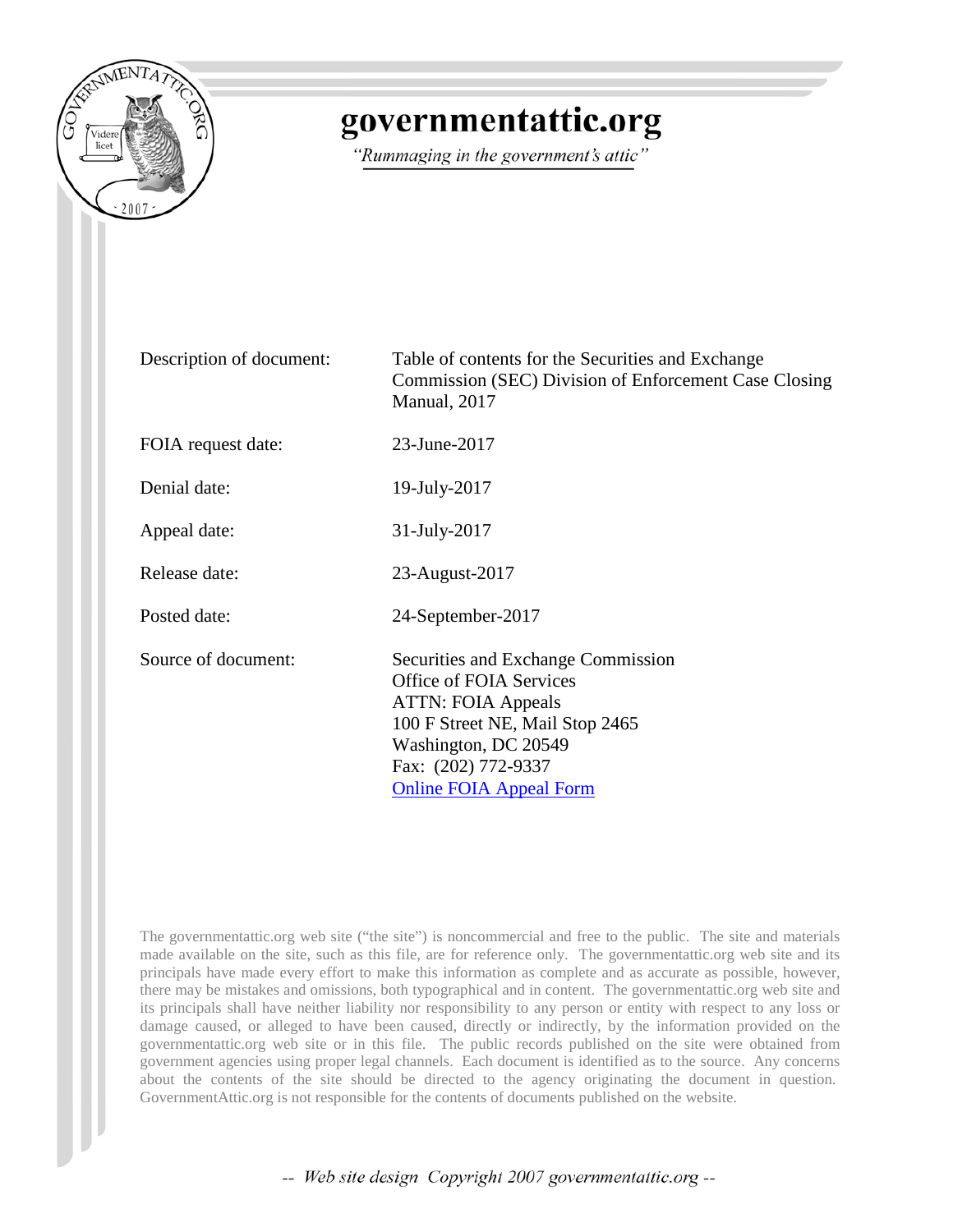

## UNITED STATES SECURITIES AND EXCHANGE COMMISSION WASHINGTON, D.C. 20549

OFFICE OF THE GENERAL COUNSEL

Stop 9612

*Via electronic mail* 

August 23, 2017

Re: Appeal, Freedom of Information Act Request No. 17-02968-FOIA, designated on appeal as No. 17-00523-APPS

This responds to your Freedom of Information Act (FOIA) appeal of the FOIA Officer's decision regarding your June 23, 2017 FOIA request for a copy of the "title page and table of contents only for the Division of Enforcement Case Closing Manual." By letter dated July 19, 2017, the FOIA Officer denied your request, withholding the one-page document pursuant to 5 U.S.C. §§ 552(b)(5), (b)(7)(E). On July 31, 2017, the FOIA Office received your appeal challenging the FOIA Office's decision to withhold this record.

I have considered your appeal and it is granted. Enclosed is a copy of the requested record. If you have any questions regarding this determination, please contact Mark Tallarico, Senior Counsel, at 202-551-5132.

> For the Commission by delegated authority,

Richard M. Humes

Associate General Counsel

Enclosure